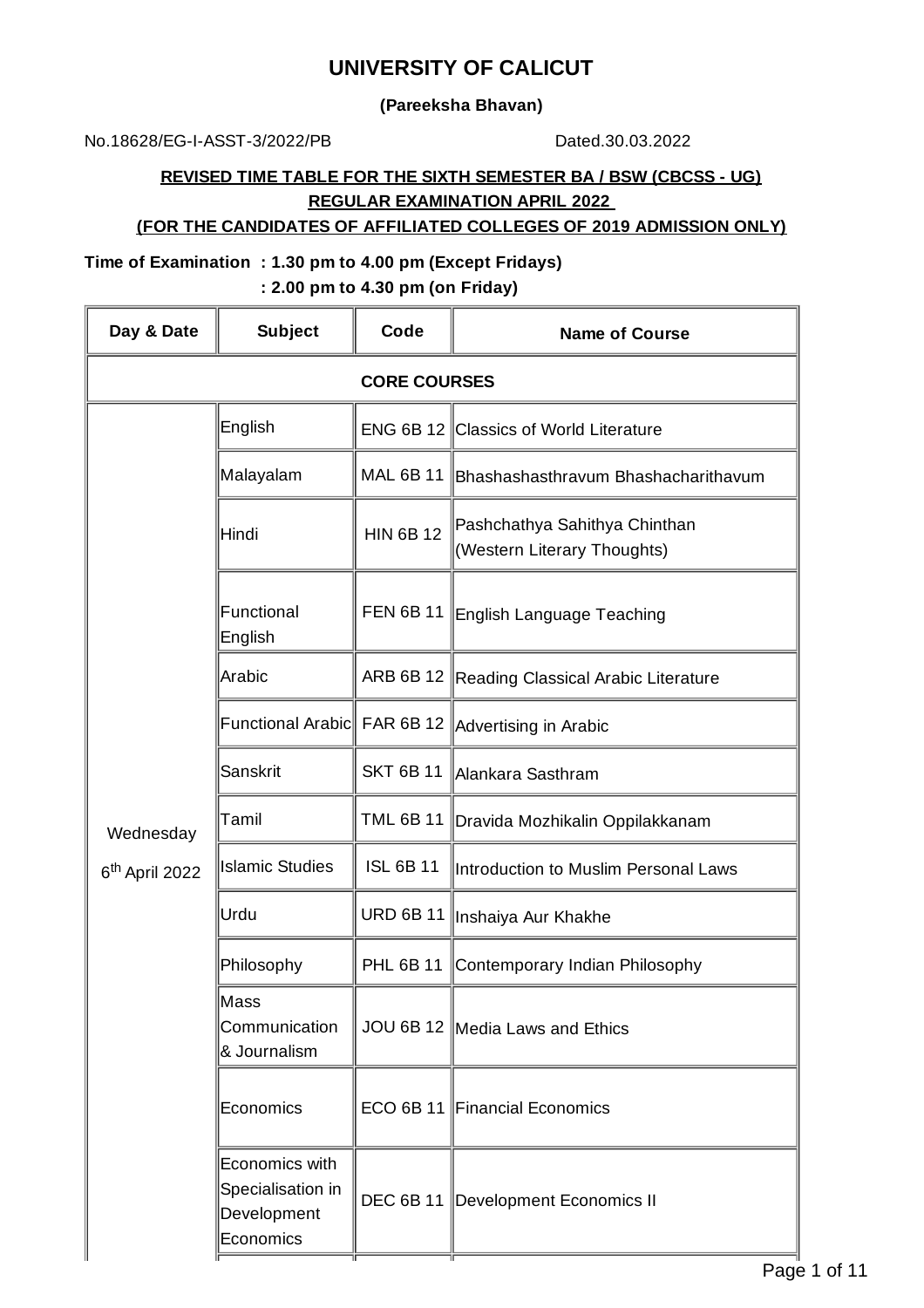|                                         | Economics with<br>Specialisation in<br>Foreign Trade    |                                    | EFT 6B 11 Shipping and Insurance                                                         |
|-----------------------------------------|---------------------------------------------------------|------------------------------------|------------------------------------------------------------------------------------------|
|                                         | Economics with<br><b>Islamic Finance</b>                | <b>EIF 6B 11</b>                   | Islamic Financial Institutions                                                           |
|                                         | West Asian<br><b>Studies</b>                            |                                    | WAS 6B 11 State System in West Asia                                                      |
|                                         | <b>Islamic Finance</b><br>with Computer<br>Application  | <b>IFC 6B 11</b>                   | Corporate Governance in Islamic Finance                                                  |
|                                         | <b>Political Science</b>                                |                                    | POL 6B 01    Modern Indian Political Thought                                             |
|                                         | Public<br>Administration                                |                                    | PUB 6B 01   Public Policy Analysis                                                       |
|                                         | Sociology                                               | SGY 6B 12                          | Social Psychology                                                                        |
|                                         | <b>Bachelor</b> of<br>Travel &<br>Tourism<br>Management |                                    | TTM 6B 12 Marketing for Tourism and Hospitality                                          |
| Wednesday<br>6 <sup>th</sup> April 2022 | Music<br>Veena, Violin                                  | <b>MUS 6B 12</b><br>/ MVE 6B<br>12 | Musicology - V<br>$12$ / MVI 6B (Time of Examination 1.30 pm to 3.30 pm)                 |
|                                         | Mridangam                                               | <b>MMR 6B 12</b>                   | Brief Study of Kerala Thalas and Instruments<br>(Time of Examination 1.30 pm to 3.30 pm) |
|                                         | <b>BSW</b>                                              | <b>BSW 6B 11</b>                   | Project Planning and Management for Social<br>Work                                       |
|                                         | <b>History</b>                                          | <b>HIS 6B 11</b>                   | Indian History - 4                                                                       |
|                                         | <b>Islamic History</b>                                  | <b>ISH 6B 01</b>                   | History of Freedom Movement in India                                                     |
| Thursday                                | English                                                 |                                    | ENG 6B 13 Film Studies                                                                   |
| 7 <sup>th</sup> April 2022              | Malayalam                                               | MAL 6B 13                          | Paurasthya Sidhanthangal                                                                 |
|                                         | Hindi                                                   | <b>HIN 6B 13</b>                   | Bharatheeya Sahithya Chinthan<br>(Indian Literary Thoughts)                              |
|                                         | Functional<br>English                                   |                                    | FEN 6B 12 Electronic Media                                                               |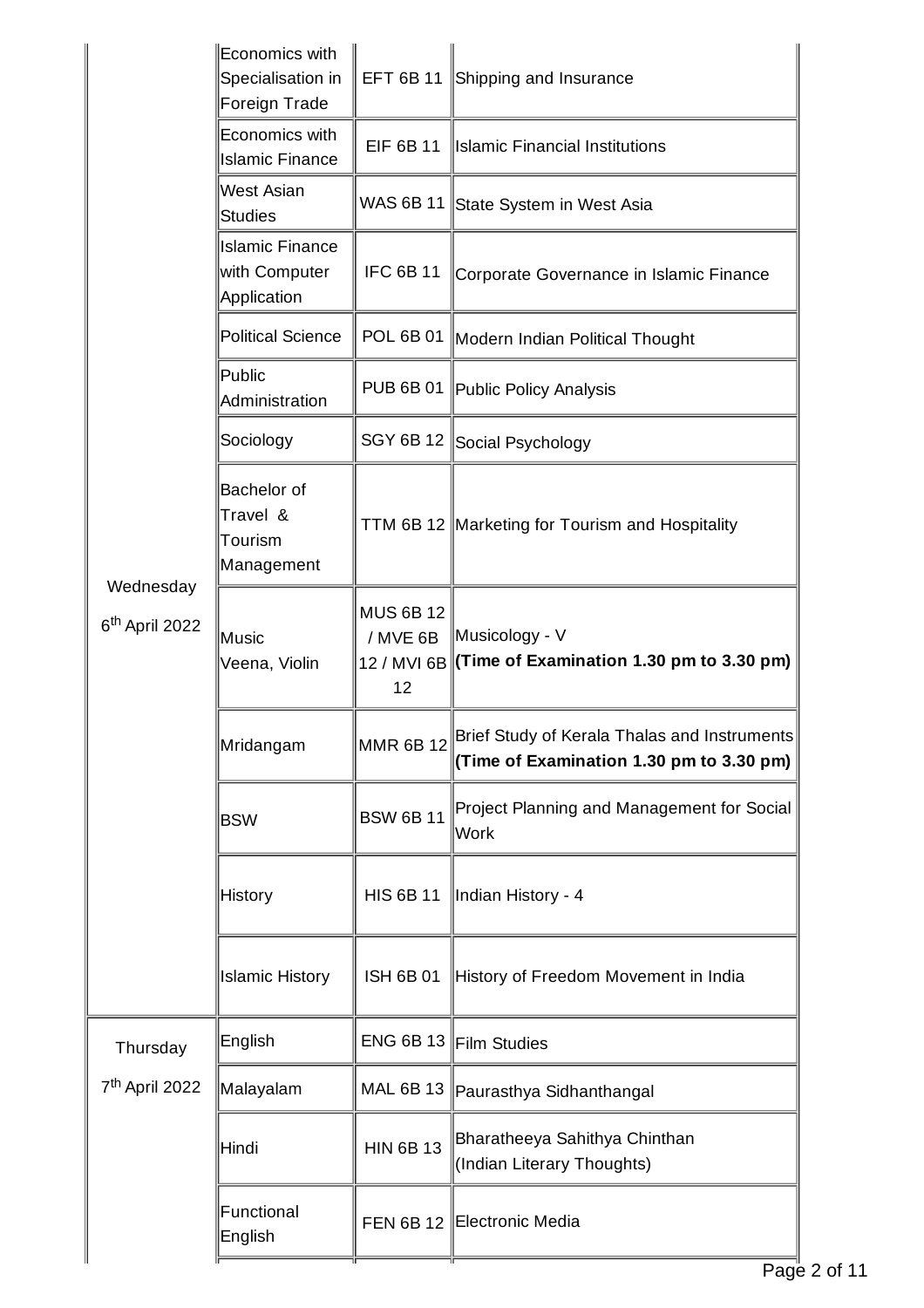|                                        | Arabic                                                          |                  | ARB 6B 13  Introduction to Literary Criticism                  |
|----------------------------------------|-----------------------------------------------------------------|------------------|----------------------------------------------------------------|
|                                        | Functional Arabic FAR 6B 13                                     |                  | Success Literature<br>(Time of Examination 1.30 pm to 3.30 pm) |
|                                        | Sanskrit                                                        | <b>SKT 6B 12</b> | Natya Sidhantam                                                |
|                                        | Tamil                                                           |                  | TML 6B 12   Ilakkanam - Yappum aniyum                          |
|                                        | Urdu                                                            | <b>URD 6B 12</b> | <b>Drama</b>                                                   |
|                                        | <b>History</b>                                                  | <b>HIS 6B 12</b> | Kerala History 2                                               |
|                                        | Sociology                                                       |                  | SGY 6B 13 Population Studies                                   |
|                                        | Philosophy                                                      |                  | PHL 6B 12 Philosophical Critique of Caste                      |
|                                        | Mass<br>Communication<br>& Journalism                           |                  | JOU 6B 13   Online Journalism                                  |
|                                        | Economics                                                       |                  | ECO 6B 12 International Economics                              |
|                                        | Economics with<br><b>Islamic Finance</b>                        |                  |                                                                |
|                                        | Economics with<br>Specialisation in<br>Foreign Trade            |                  |                                                                |
| Thursday<br>7 <sup>th</sup> April 2022 | Economics with<br>Specialisation in<br>Development<br>Economics |                  | DEC 6B 12 Econometrics                                         |
|                                        | <b>Islamic Finance</b><br>with Computer<br><b>Application</b>   |                  | IFC 6B 12   Islamic Economic Thought                           |
|                                        | <b>West Asian</b><br><b>Studies</b>                             |                  | WAS 6B 12 Growth of National Movement in India                 |
|                                        | Political Science                                               |                  | POL 6B 02   India's Foreign Policy                             |
|                                        | Public<br>Administration                                        |                  | PUB 6B 02 Human Resource Management                            |
|                                        |                                                                 |                  |                                                                |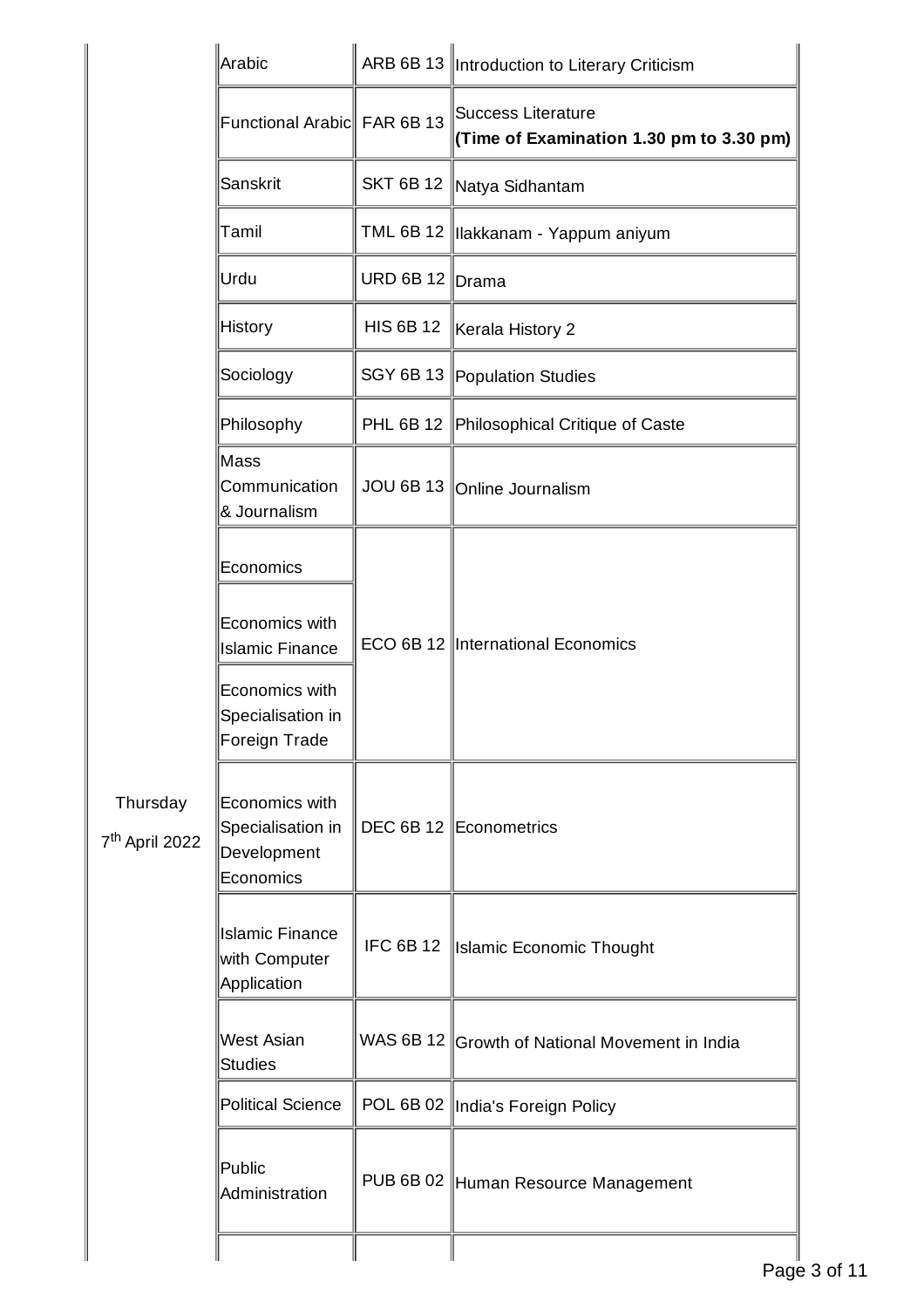| <b>Bachelor</b> of<br>Management                       |                                      | Travel & Tourism   TTM 6B 13   Tourism Planning and Policies                           |
|--------------------------------------------------------|--------------------------------------|----------------------------------------------------------------------------------------|
| <b>Islamic Studies</b>                                 | <b>ISL 6B 12</b>                     | Understanding Islamic Thoughts                                                         |
| <b>BSW</b>                                             |                                      | BSW 6B 12 Legal information for Social workers                                         |
| Islamic History                                        |                                      | ISH 6B 03 Cultural History of Kerala Muslims                                           |
| English                                                |                                      | ENG 6B 11 Voices of Women                                                              |
| Malayalam                                              |                                      | MAL 6B 12 Gadhya Sahithyam                                                             |
| Hindi                                                  | <b>HIN 6B 14</b>                     | Hindi Sahithya aur Asmithamoolak Vimarsh<br>(Hindi Literature and Identity Discourses) |
| Functional<br>English                                  |                                      | FEN 6B 13 Creative Writing                                                             |
| Arabic                                                 | <b>ARB 6B 14</b><br><b>ARD 6B 08</b> | <b>Rhetoric and Prosody</b>                                                            |
|                                                        |                                      | Creative Writing in Arabic                                                             |
| Sanskrit                                               | <b>SKT 6B 13</b>                     | Sankhyam Vedantam Cha<br>(Sankhya and Vedanta)                                         |
| Tamil                                                  |                                      | TML 6B 13   Ilakkiyath Thiranaayvu                                                     |
| Urdu                                                   |                                      | URD 6B 13 Thareekh-E-Adab-E-Urdu                                                       |
| <b>History</b>                                         | <b>HIS 6B 13</b>                     | Gender Studies                                                                         |
| <b>Islamic History</b>                                 | <b>ISH 6B 02</b>                     | History of Islamic Law<br>Time of Examination - 2.00 pm to 4.00<br>pm)                 |
| <b>Islamic Finance</b><br>with Computer<br>Application | <b>IFC 6B 13</b>                     | Islamic Insurance (Takaful)                                                            |
| <b>Islamic Studies</b>                                 | <b>ISL 6B 13</b>                     | Islam and the West                                                                     |
| Philosophy                                             | PHL 6B 13                            | Recent Developments in Western Philosophy                                              |
| Mass<br>Communication<br>& Journalism                  |                                      | JOU 6B 14   Introduction to Cinema                                                     |
|                                                        |                                      | Functional Arabic FAR 6B 14                                                            |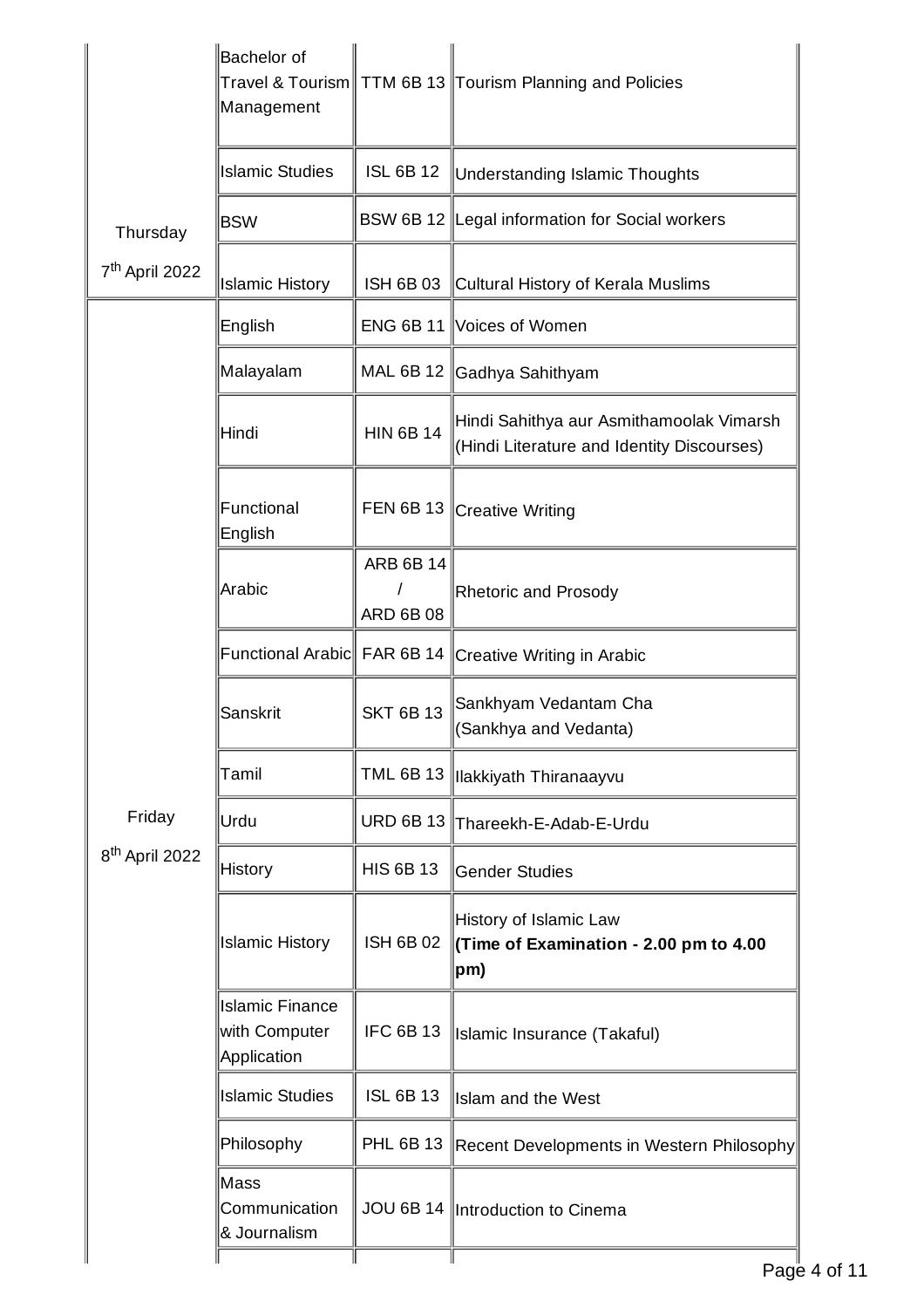|                                       | Economics                                                       |                  |                                                                                      |
|---------------------------------------|-----------------------------------------------------------------|------------------|--------------------------------------------------------------------------------------|
|                                       | Economics with<br>Specialisation in<br>Development<br>Economics |                  | ECO 6B 13 Development Economic Thought                                               |
|                                       | Economics with<br><b>Islamic Finance</b>                        |                  |                                                                                      |
| Friday<br>8 <sup>th</sup> April 2022  | Economics with<br>Specialisation in<br>Foreign Trade            |                  | EFT 6B 13 Foreign Trade Financing and Procedure                                      |
|                                       | <b>West Asian</b><br><b>Studies</b>                             |                  | WAS 6B 13 Foreign Policy Issues in West Asia                                         |
|                                       | <b>Political Science</b>                                        |                  | POL 6B 03  Issues in International Politics                                          |
|                                       | Public<br>Administration                                        |                  | PUB 6B 03   Development Administration                                               |
|                                       | Sociology                                                       |                  | SGY 6B 11   Invitation to Sociological Theory                                        |
|                                       | <b>Bachelor</b> of<br>Management                                |                  | Travel & Tourism TTM 6B 14 Emerging Concepts in Tourism                              |
|                                       | <b>BSW</b>                                                      | <b>BSW 6B13</b>  | Community Health and Health Care<br>Services                                         |
|                                       | English                                                         |                  | ENG 6B 14    New Literatures in English                                              |
|                                       | Malayalam                                                       |                  | MAL 6B 14   Navasamskara Padanangal                                                  |
|                                       | Hindi                                                           | <b>HIN 6B 15</b> | Samakaleen Hindi Kavitha (Contemporary<br>Hindi Poetry)                              |
|                                       | Functional<br>English                                           |                  | FEN 6B 14 Film Studies                                                               |
|                                       | Arabic                                                          | <b>ARD 6B 09</b> | Reading Classical and Medieval Arabic<br>Literature (For Double Main Only)           |
| Monday<br>11 <sup>th</sup> April 2022 | Sanskrit                                                        | <b>SKT 6B 14</b> | Samskriti Paristhithi Padhanam<br>Cultural and Environmental Studies<br>in Sanskrit) |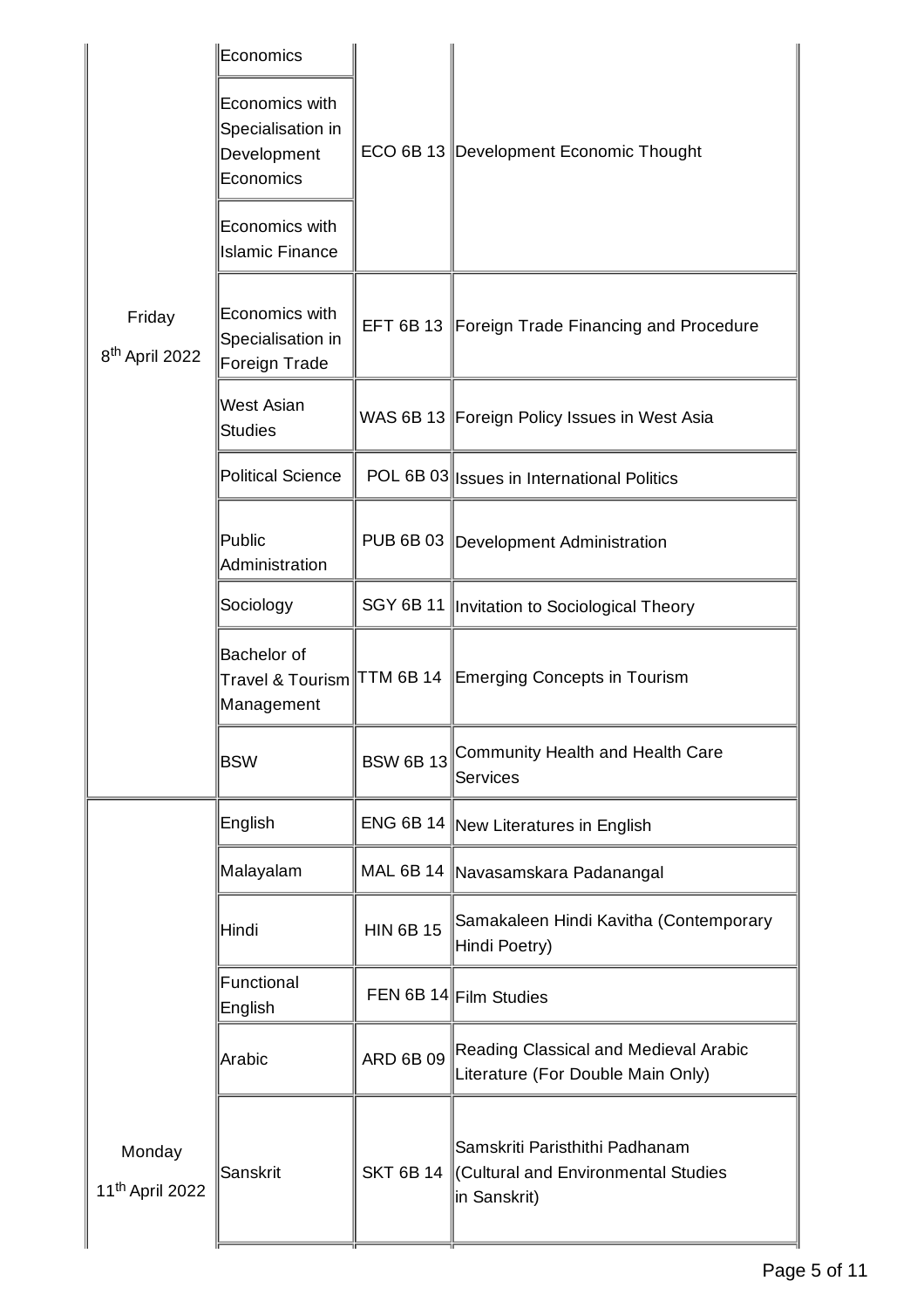|                                       | <b>Islamic Finance</b><br>with Computer<br>Application          |                  | IFC 6B 14   Islamic Bonds (Sukuk)                     |
|---------------------------------------|-----------------------------------------------------------------|------------------|-------------------------------------------------------|
|                                       | Tamil                                                           |                  | TML 6B 14 Oppilakkiyam                                |
|                                       | Urdu                                                            |                  | URD 6B 14 Special Study on Allama Iqbal               |
|                                       | <b>History</b>                                                  |                  | HIS 6B 14   Indian Heritage and Plurality of Cultures |
|                                       | <b>Islamic History</b>                                          | <b>ISH 6B 04</b> | History of Ottoman Empire                             |
|                                       | <b>Islamic Studies</b>                                          | <b>ISL 6B 14</b> | Understanding Sufism                                  |
|                                       | Philosophy                                                      |                  | PHL 6B 14   Applied Ethics                            |
|                                       | Economics                                                       |                  |                                                       |
|                                       | Economics with<br>Specialisation in<br>Development<br>Economics | <b>ECO 6B 14</b> | Economics of Growth and Development                   |
|                                       | Economics with<br><b>Islamic Finance</b>                        |                  |                                                       |
|                                       | Economics with<br>Specialisation in<br>Foreign Trade            |                  |                                                       |
| Monday<br>11 <sup>th</sup> April 2022 | West Asian<br>Studies                                           | WAS 6B 14        | Selected Themes in Historiography<br>Business Arabic  |
|                                       | Political Science                                               |                  | POL 6B 04   Introduction to Public Administration     |
|                                       | Public<br>Administration                                        |                  | PUB 6B 04 Comparative Public Administration           |
|                                       | Mass<br>Communication<br>& Journalism                           |                  | JOU 6B 15 Economic and Business Reporting             |
|                                       | Sociology                                                       |                  | SGY 6B 14 Political Sociology                         |
|                                       |                                                                 |                  |                                                       |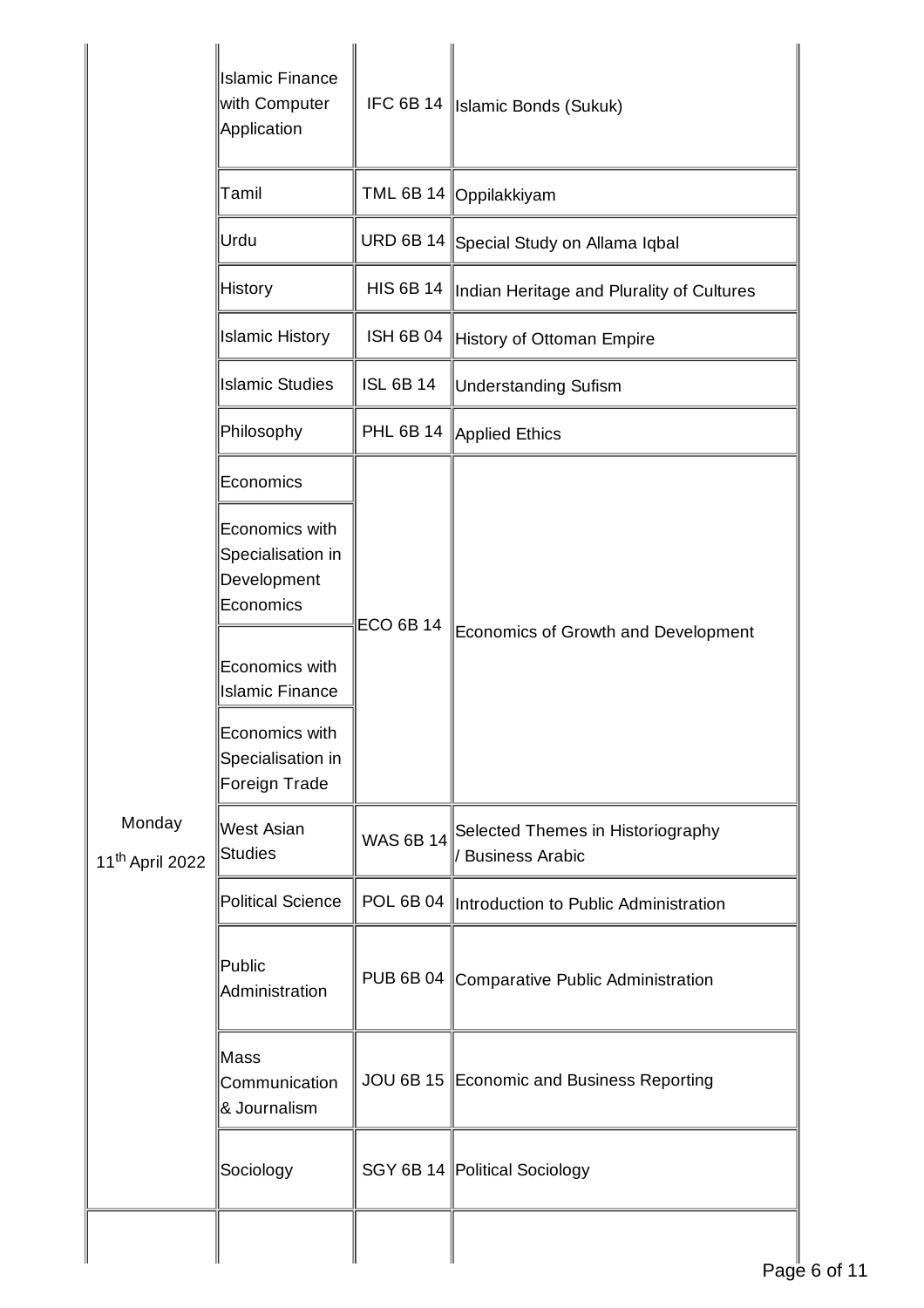|                                          | <b>Islamic History</b>                                                                                                                                | ISH 6B 05        | History of Modern Turkey and Iran                                                 |
|------------------------------------------|-------------------------------------------------------------------------------------------------------------------------------------------------------|------------------|-----------------------------------------------------------------------------------|
|                                          | History                                                                                                                                               | <b>HIS 6B 15</b> | Methodology of Local Historical Writing                                           |
|                                          | Mass<br>Communication<br>& Journalism                                                                                                                 |                  | JOU 6B 16   Magazine Journalism                                                   |
|                                          | Arabic                                                                                                                                                | <b>ARB 6B 17</b> | Research Methodology<br>(Time of Examination - 1.30 pm to 3.30<br>pm)             |
| Tuesday                                  | Hindi                                                                                                                                                 | <b>HIN 6B 17</b> | Research Methodology in Hindi                                                     |
| 12 <sup>th</sup> April 2022              | Philosophy                                                                                                                                            | <b>PHL 6B 19</b> | Research Methodology<br>(Time of Examination - 1.30 pm to 3.30<br>$ pm\rangle$    |
|                                          | Sanskrit                                                                                                                                              | <b>SKT 6B 19</b> | Research Methodology in Sanskrit<br>(Time of Examination - 1.30 pm to 3.30<br>pm) |
|                                          | Sociology                                                                                                                                             | <b>SGY 6B 19</b> | Research Methodology<br>(Time of Examination - 1.30 pm to 3.30<br>$ pm\rangle$    |
|                                          | Urdu                                                                                                                                                  | <b>URD 6B 18</b> | Research Methodology<br>(Time of Examination - 1.30 pm to 3.30<br>$ pm\rangle$    |
|                                          |                                                                                                                                                       |                  | <b>ELECTIVE COURSES</b>                                                           |
|                                          |                                                                                                                                                       |                  | (Time of Examination - 1.30 pm to 3.30 pm)                                        |
|                                          | Economics /                                                                                                                                           | ECO 6B 16        | Basic Econometrics                                                                |
|                                          | Economics with                                                                                                                                        |                  | ECO 6B 17 Behavioural Economics                                                   |
| Wednesday<br>13 <sup>th</sup> April 2022 | Specialisation in<br>Development<br>Economics /<br>Economics with<br>Specialisation in<br>Foreign Trade /<br>Economics with<br><b>Islamic Finance</b> |                  | ECO 6B 18 Urban Economics                                                         |
|                                          | <b>BSW</b>                                                                                                                                            |                  | BSW 6B 16 Gender & Development in Social Work                                     |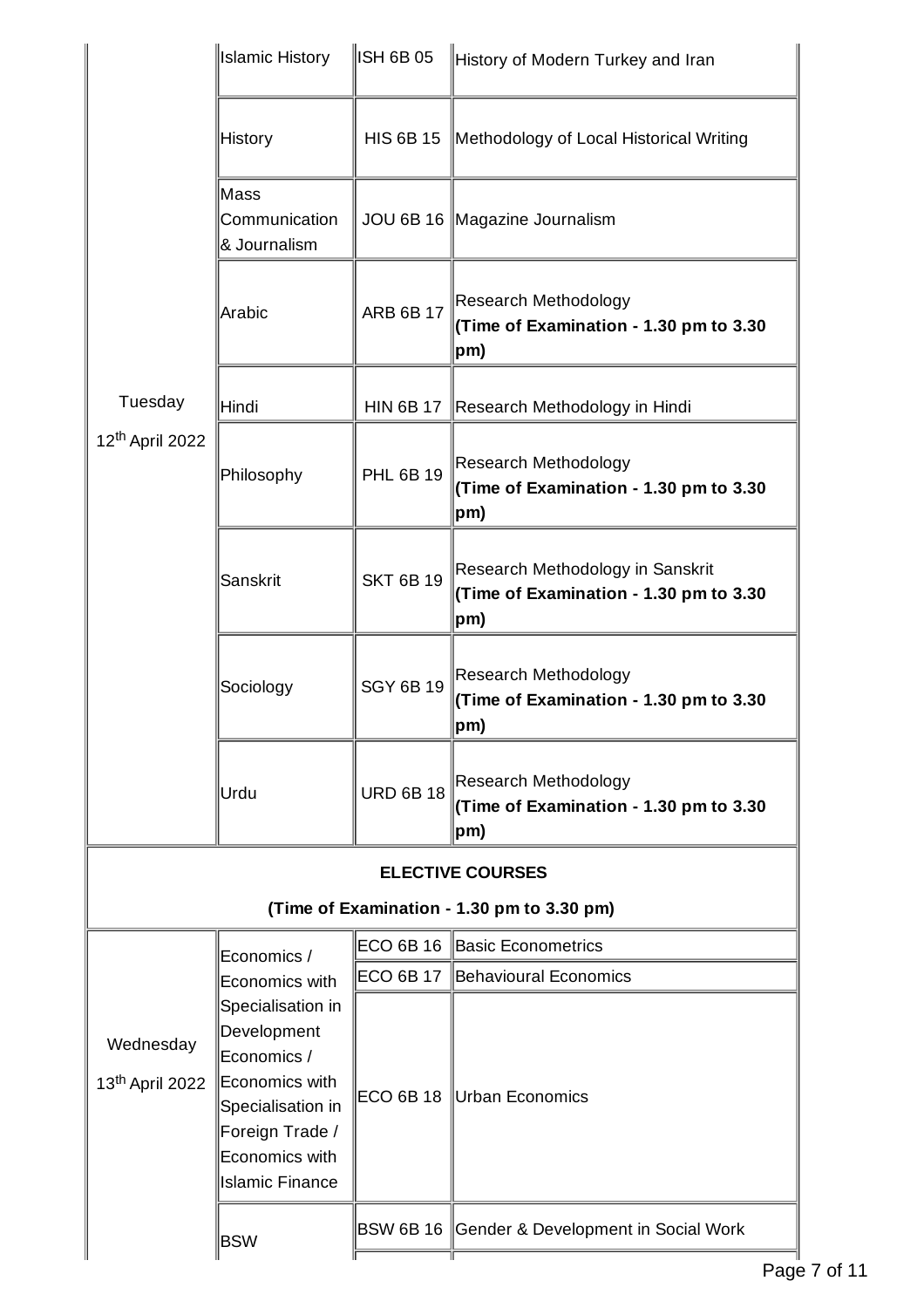|                                          | <b>BSW</b>                   |           | $ \texttt{BSW 6B 17} $ Social Movements and Social Development                                              |
|------------------------------------------|------------------------------|-----------|-------------------------------------------------------------------------------------------------------------|
|                                          |                              |           | BSW 6B 18 Social Work with Elderly                                                                          |
|                                          | <b>West Asian</b><br>Studies |           | WAS 6B 16  Literary Contributions of Khalil Gibran                                                          |
|                                          |                              |           | WAS 6B 17 Foreign Policy of India                                                                           |
|                                          |                              |           | WAS 6B 18 History of Medieval Kerala                                                                        |
|                                          |                              |           | SGY 6B 15 Life Skill Education                                                                              |
|                                          | Sociology                    |           | SGY 6B 16 Social Informatics                                                                                |
|                                          |                              |           | SGY 6B 17 Mass Media and Society                                                                            |
|                                          | Sociology<br>(Double Main)   |           | SGY 6B 20 Crime and Society                                                                                 |
| Wednesday<br>13 <sup>th</sup> April 2022 |                              |           | SGY 6B 21 Sociological Perspectives of Development                                                          |
|                                          |                              |           | SGY 6B 22 Educational Sociology                                                                             |
|                                          | English                      |           | ENG 6B 15 Literature of the Marginalized                                                                    |
|                                          |                              |           | ENG 6B 16 Digital Literature and English                                                                    |
|                                          |                              |           | ENG 6B 17 Writing for the Media                                                                             |
|                                          |                              |           | ENG 6B 18 Translation Studies                                                                               |
|                                          |                              |           | ENG 6B 19 English Language Education                                                                        |
|                                          |                              |           | ENG 6B 20 Shakespeare                                                                                       |
|                                          | Functional<br>English        | FEN 6B 15 | Language for Advertising - Theory and<br>Practice<br>(Time of Examination - 1.30 pm to 4.00<br>$ {\sf pm})$ |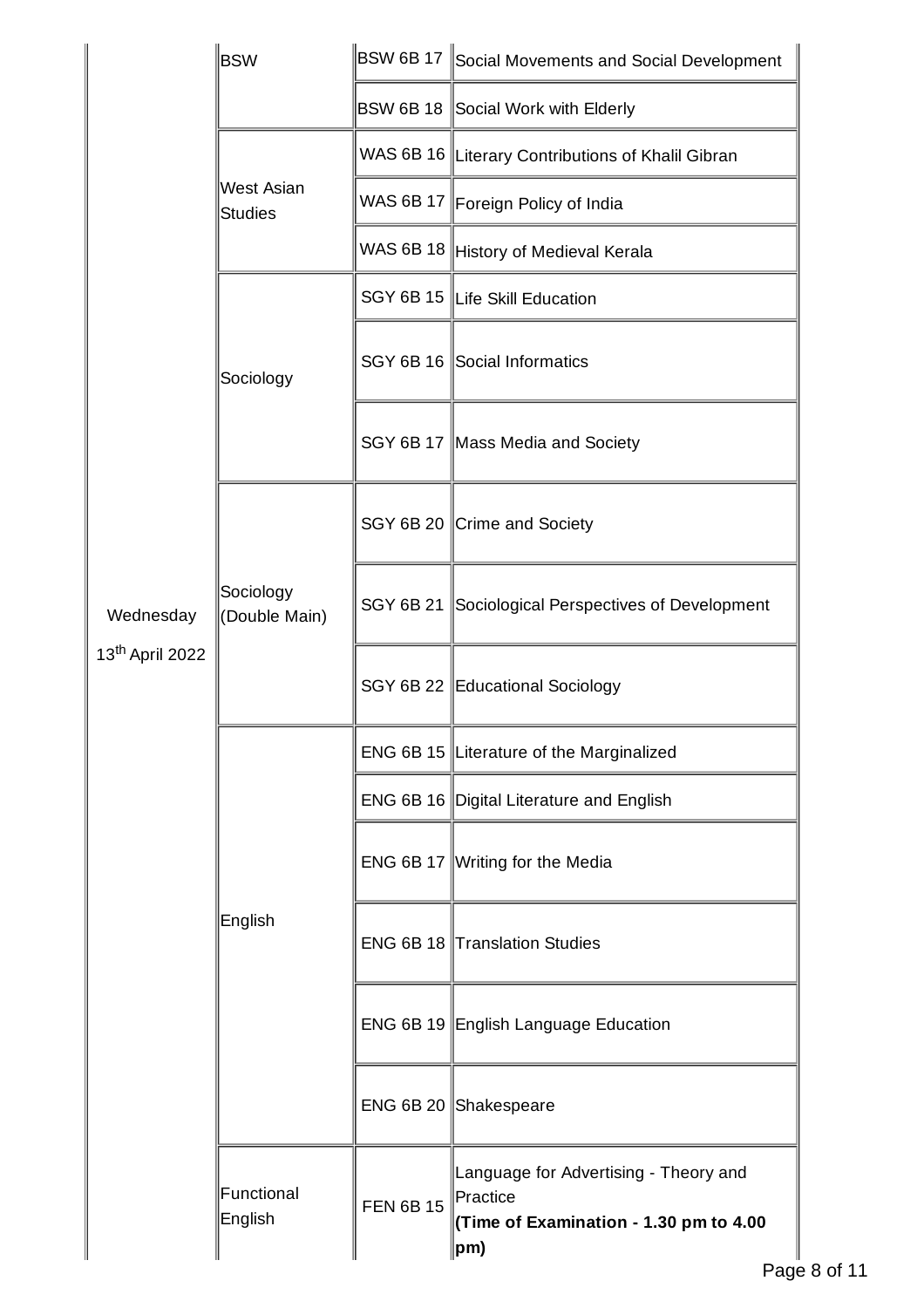|                                                            | Functional<br>English                   |                  | Women Studies<br>FEN 6B 16 $\parallel$ (Time of Examination - 1.30 pm to 4.00<br>$ pm\rangle$               |
|------------------------------------------------------------|-----------------------------------------|------------------|-------------------------------------------------------------------------------------------------------------|
|                                                            |                                         |                  | MAL 6B 17 Sthree Padanangal                                                                                 |
|                                                            | Malayalam                               |                  | MAL 6B 18   Madhyama Padanam                                                                                |
|                                                            |                                         |                  | MAL 6B 19 Cyber Malayalam                                                                                   |
|                                                            |                                         |                  | TTM 6B 15 Event Management and MICE Tourism                                                                 |
|                                                            | <b>BTTM</b>                             | <b>TTM 6B 16</b> | <b>Resort and Recreation Management</b>                                                                     |
|                                                            |                                         |                  | TTM 6B 17   Medical and Wellness Tourism                                                                    |
|                                                            |                                         | <b>IFC 6B 16</b> | Financial Management                                                                                        |
|                                                            | <b>Islamic Finance</b><br>with Computer | <b>IFC 6B 17</b> | Environmental Economics                                                                                     |
|                                                            | Application                             | <b>IFC 6B 18</b> | Islamic Asset and Fund Management                                                                           |
| Wednesday<br>13 <sup>th</sup> April 2022 <sup>Arabic</sup> |                                         |                  | Arabic Journalism and Media<br>ARB 6B 15 $\parallel$ (Time of Examination - 1.30 pm to 4.00<br>$ pm\rangle$ |
|                                                            |                                         |                  | Indian Writings in Arabic<br>ARB 6B 16 $\parallel$ (Time of Examination - 1.30 pm to 4.00<br>$ pm\rangle$   |
|                                                            |                                         |                  | Arabic Journalism and Media<br>FAR 6B 15 $\parallel$ (Time of Examination - 1.30 pm to 4.00<br>$ pm\rangle$ |
|                                                            | Functional Arabic                       |                  | Indian Writing in Arabic<br>FAR 6B 16 $\parallel$ (Time of Examination - 1.30 pm to 4.00<br>$ pm\rangle$    |
|                                                            | Sanskrit                                | <b>SKT 6B 15</b> | Malayalam Writers in Sanskrit<br>$\Vert$ (Time of Examination - 1.30 pm to 4.00<br>$ pm\rangle$             |
|                                                            |                                         |                  | Kavisiksha<br>SKT 6B 16 $\parallel$ (Time of Examination - 1.30 pm to 4.00<br>$ pm\rangle$                  |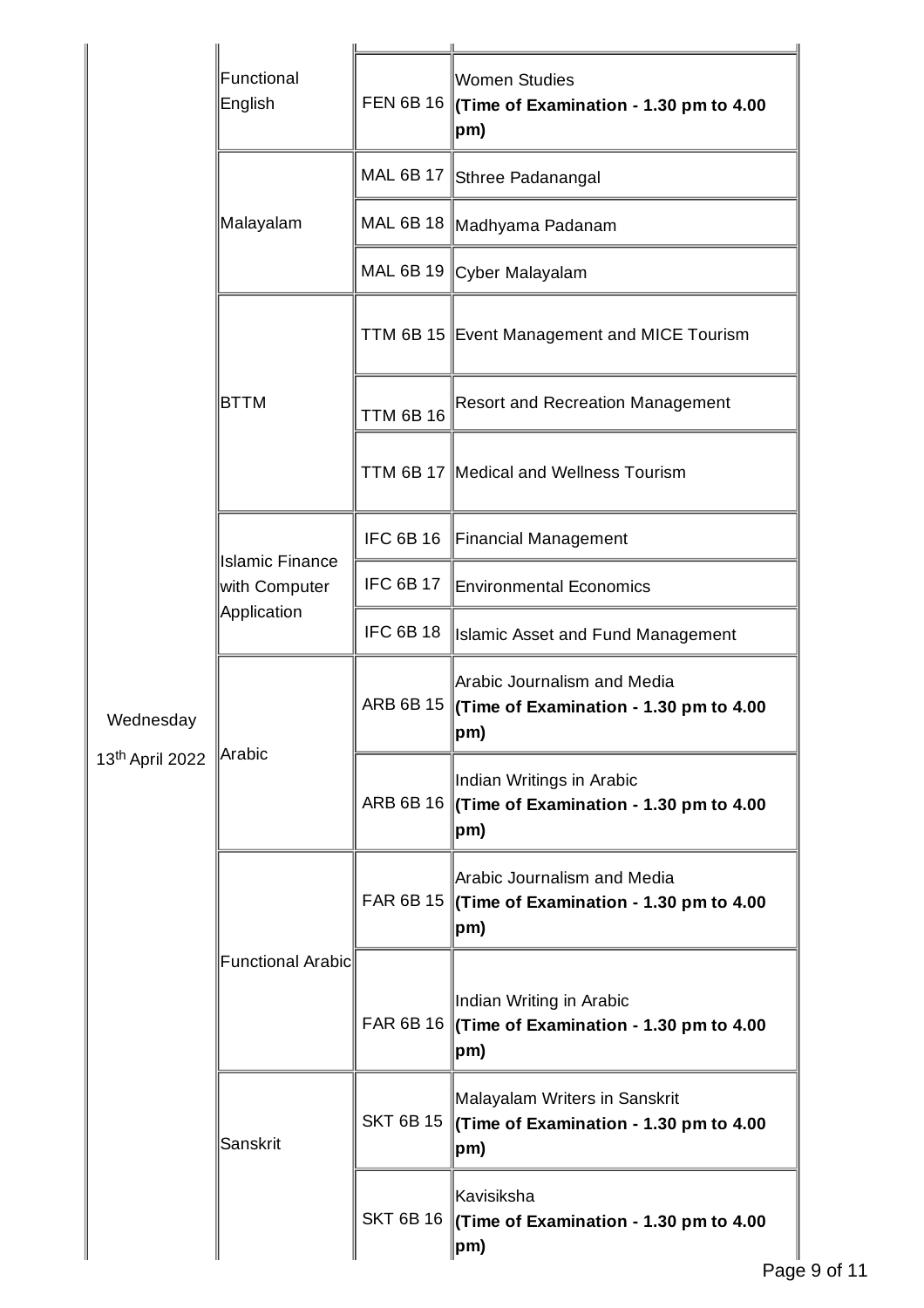|                             | Sanskrit                 |                  |                                                                                                                |
|-----------------------------|--------------------------|------------------|----------------------------------------------------------------------------------------------------------------|
|                             |                          | <b>SKT 6B 17</b> | Sanskrit Theatre of Kerala<br>$\Vert$ (Time of Examination - 1.30 pm to 4.00<br>$ pm\rangle$                   |
|                             | Urdu                     |                  | Buniyadi Farsi (Basic Persian)<br>URD 6B 15 $\parallel$ (Time of Examination - 1.30 pm to 4.00<br>$ pm\rangle$ |
|                             |                          |                  | Buniyadi Arabic (Basic Arabic)<br>URD 6B 16 (Time of Examination - 1.30 pm to 4.00<br>pm)                      |
|                             |                          |                  | Alaiviyal<br>TML 6B 15 $\vert$ (Time of Examination - 1.30 pm to 4.00<br>$ {\sf pm})$                          |
|                             | Tamil                    |                  | Naadagaviyal<br>TML 6B 16 (Time of Examination - 1.30 pm to 4.00<br>pm)                                        |
| Wednesday                   |                          |                  | Bharathi Iyam<br>TML 6B 17 $\parallel$ (Time of Examination - 1.30 pm to 4.00<br>pm)                           |
| 13 <sup>th</sup> April 2022 | <b>History</b>           | <b>HIS 6B 16</b> | History of Archaeology in India                                                                                |
|                             |                          | <b>HIS 6B 17</b> | History of Epigraphy in India                                                                                  |
|                             |                          | <b>HIS 6B 18</b> | Oral History                                                                                                   |
|                             |                          |                  | HIS 6B 19 History of Human Rights                                                                              |
|                             | <b>Islamic Studies</b>   | <b>ISL 6B 16</b> | Social Justice in Islam                                                                                        |
|                             |                          | <b>ISL 6B 17</b> | Human Rights in Islam                                                                                          |
|                             |                          | <b>ISL 6B 18</b> | Woman in Islam                                                                                                 |
|                             |                          |                  | POL 6B 05 Human Rights                                                                                         |
|                             | Political Science        |                  | POL 6B 06  Development Administration                                                                          |
|                             |                          | <b>POL 6B 07</b> | International Organisation and<br>Administration                                                               |
|                             | Public<br>Administration |                  | PUB 6B 05 Human Rights                                                                                         |
|                             |                          |                  |                                                                                                                |